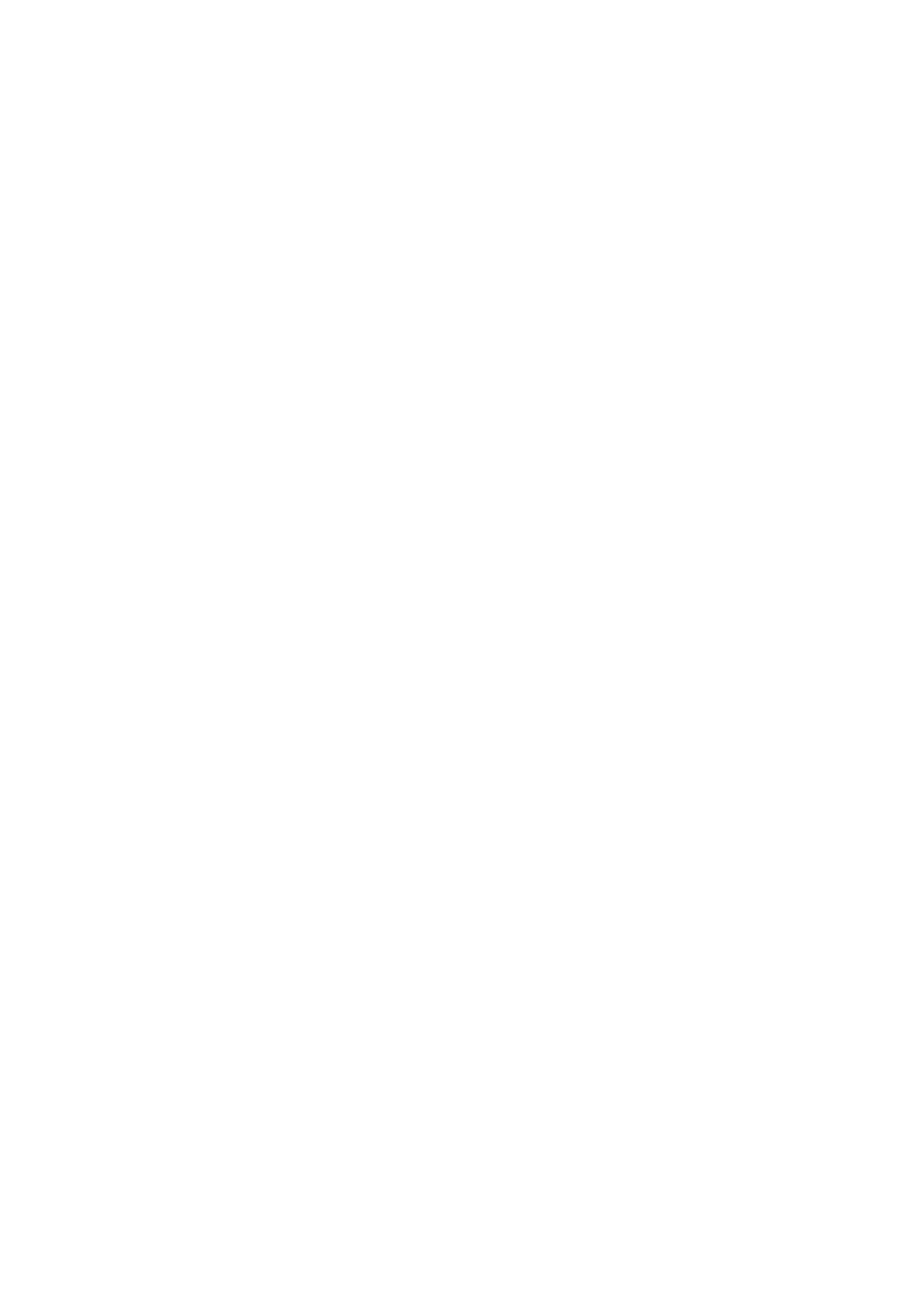# **In the case of Jovčova v. Serbia,**

The European Court of Human Rights (Second Section), sitting as a Committee composed of:

Paulo Pinto de Albuquerque, *President,*

Dragoljub Popović,

Helen Keller, *judges,*

and, Seçkin Erel, *Acting Deputy Section Registrar,*

Having deliberated in private on 15 October 2013,

Delivers the following judgment, which was adopted on that date:

# PROCEDURE

1. The case originated in an application (no. 49198/10) against the Republic of Serbia lodged with the Court under Article 34 of the Convention for the Protection of Human Rights and Fundamental Freedoms ("the Convention") by a Serbian national, Ms Stana Jovčova ("the applicant"), on 17 August 2010.

2. The Serbian Government ("the Government") were represented by their Agent, Mr S. Carić.

3. On 2 November 2011 the application was communicated to the Government.

# THE FACTS

## I. THE CIRCUMSTANCES OF THE CASE

# **A. Introduction**

4. The applicant was born in 1955 and lives in Bosilegrad.

5. The applicant was employed by HKP *Yumco a.d.*, a socially/Stateowned company based in Vranje (hereinafter – "the debtor").

# **B. First set of proceedings**

6. On 12 February 2007 the Bosilegrad Municipal Court ruled in favour of the applicant and ordered the debtor to pay her:

(a) salary arrears in the amount of  $70,387.12$  Serbian dinars  $(RSD)$ , plus statutory interest; and

 $\overline{a}$ 

 $<sup>1</sup>$  Approximately 880 euros (EUR)</sup>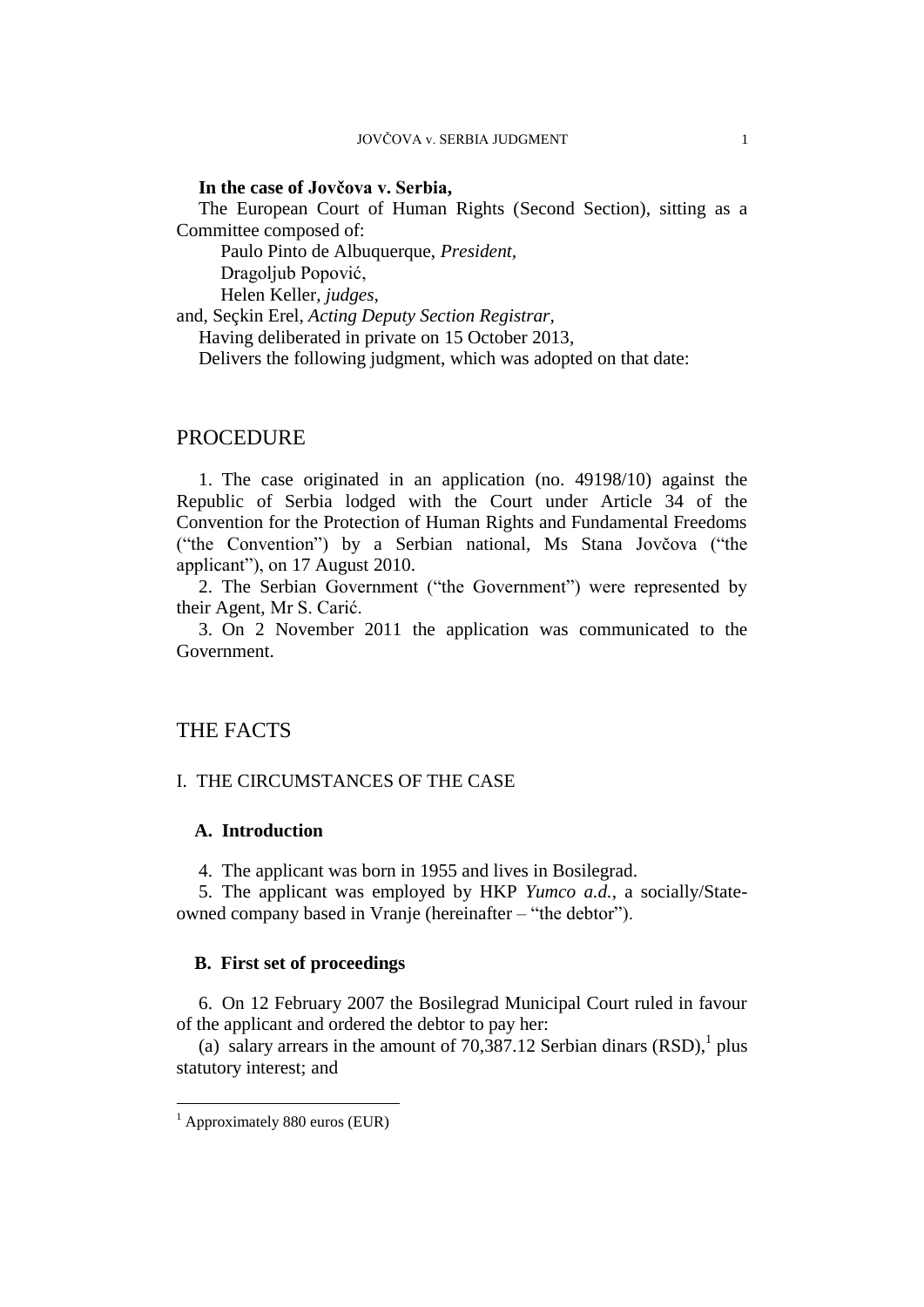(b) RSD 5,517 (approximately EUR 70) for her legal costs.

7. On 2 March 2007 the judgment became final.

8. On 13 February 2008 the applicant filed a request for the enforcement of the above judgment before the Vranje Municipal Court, proposing that it be carried out by means of a bank transfer.

9. On 14 February 2008 the court accepted the applicant's request and issued an enforcement order.

10. On 16 April 2010 the applicant lodged a constitutional appeal.

11. On 26 December 2012 the Constitutional Court held that the applicant's "right to trial within reasonable time" was violated and ordered the Vranje Municipal Court and National Bank of Serbia to enforce the final judgment as soon as possible.

### **C. Second set of proceedings**

12. On 28 April 2007 the Bosilegrad Municipal Court ruled in favour of the applicant and ordered the debtor to pay her:

(a) salary arrears in the amount of RSD 78,712 (aproximatelly EUR 990), plus statutory interest;

(b) employee meal benefits (*naknada za ishranu na radu*) in the amount of RSD 51,715.68 (approximately EUR 650), plus statutory interest;

(b) RSD 14,360 (approximately EUR 185) for her legal costs; and

(c) the pension, disability, and health contributions due for the period 1 January 2004 to 8 February 2005.

13. On 13 December 2007 the judgment became final.

14. On 13 February 2008 the applicant filed a request for the enforcement of the above judgment before the Vranje Municipal Court, proposing that it be carried out by means of a bank transfer.

15. On 15 April 2008 the court accepted the applicant's request and issued an enforcement order.

16. On 16 April 2010 the applicant lodged a constitutional appeal.

17. According to information in the file the case is still pending before the Constitutional Court

# II. RELEVANT DOMESTIC LAW

 $\overline{a}$ 

18. The relevant domestic law is set out in the Court's judgments of *EVT Company v. Serbia* (no. 3102/05, §§ 26 and 27, 21 June 2007); *Marčić and Others v. Serbia* (no. 17556/05, § 29, 30 October 2007); R. *Kačapor and Others v. Serbia* (nos. 2269/06, 3041/06, 3042/06, 3043/06, 3045/06 and 3046/06, 15 January 2008, §§ 57-82); *Vlahović v. Serbia* (no. 42619/04, §§37-47, 16 December 2008); *Crnišanin and Others v. Serbia*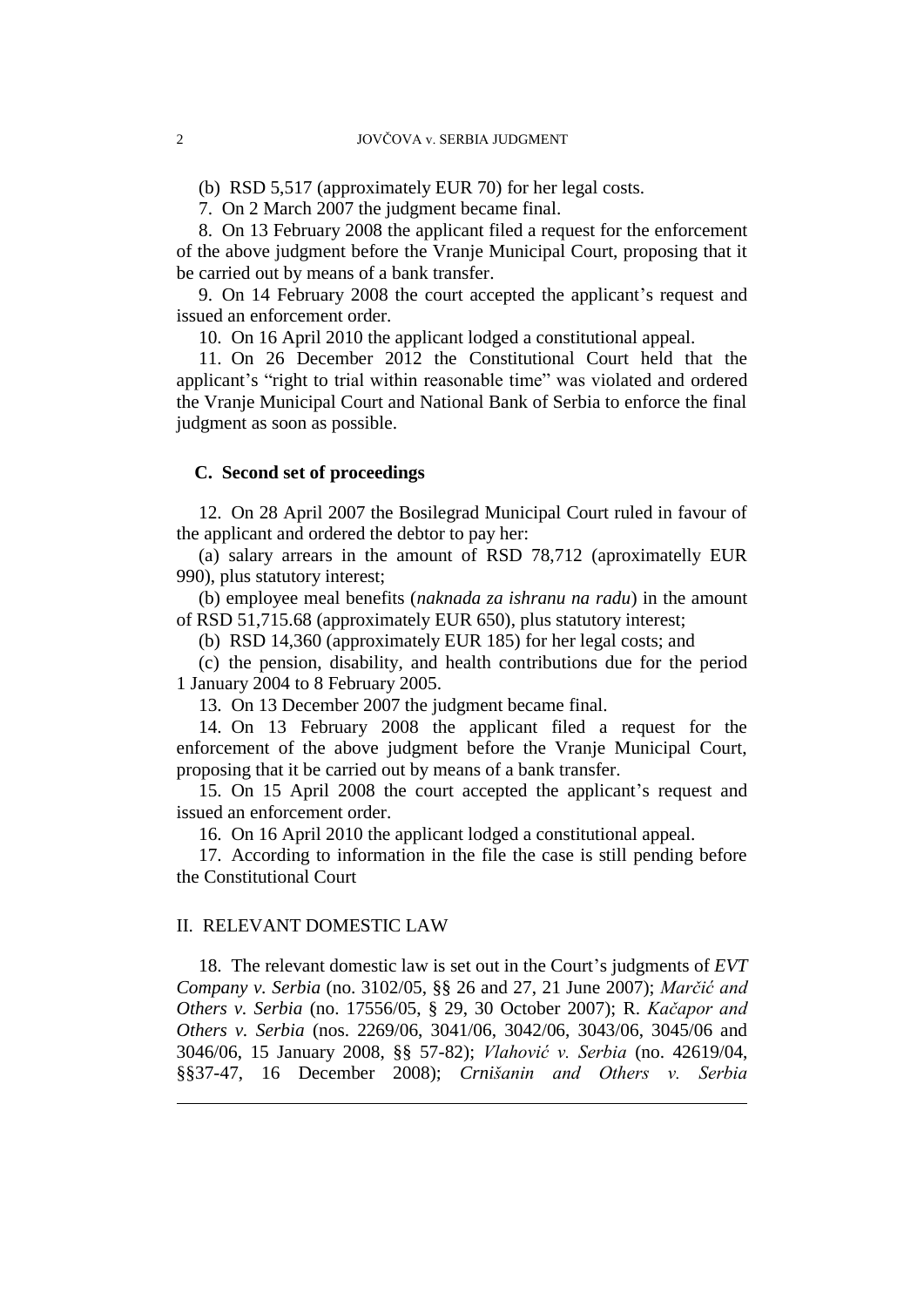(nos. 35835/05, 43548/05, 43569/05 and 36986/06, 13 January 2009, §§ 100-104); *Adamović v. Serbia,* (no. 41703/06, §§ 17-22, 2 October 2012); see also *Marinković v. Serbia* ((dec.) no. 5353/11, 29 January 2013, §§ 26- 29 and §§ 31-44).

# THE LAW

# I. ALLEGED VIOLATION OF ARTICLE 6 AND 13 OF THE CONVENTION AND ARTICLE 1 OF PROTOCOL NO. 1 TO THE **CONVENTION**

19. The applicant complained about the respondent State's failure to enforce two final judgments rendered in her favour against the debtor and about the lack of an effective remedy in this connection. She relied on Articles 6 and 13 of the Convention and Article 1 of Protocol No. 1 which, in so far as relevant, read as follows:

#### **Article 6 § 1**

"In the determination of his civil rights and obligations ..., everyone is entitled to a fair and public hearing within a reasonable time by an independent and impartial tribunal established by law."

#### **Article 1 of Protocol No. 1**

"Every natural or legal person is entitled to the peaceful enjoyment of his possessions. No one shall be deprived of his possessions except in the public interest and subject to the conditions provided for by law and by the general principles of international law.

The preceding provisions shall not, however, in any way impair the right of a State to enforce such laws as it deems necessary to control the use of property in accordance with the general interest or to secure the payment of taxes or other contributions or penalties."

#### **Article 13**

"Everyone whose rights and freedoms as set forth in [the] Convention are violated shall have an effective remedy before a national authority notwithstanding that the violation has been committed by persons acting in an official capacity."

#### **A. Admissibility**

20. The Court notes that this complaint is not manifestly ill-founded within the meaning of Article 35 § 3 (a) of the Convention. It further notes that it is not inadmissible on any other grounds. It must therefore be declared admissible.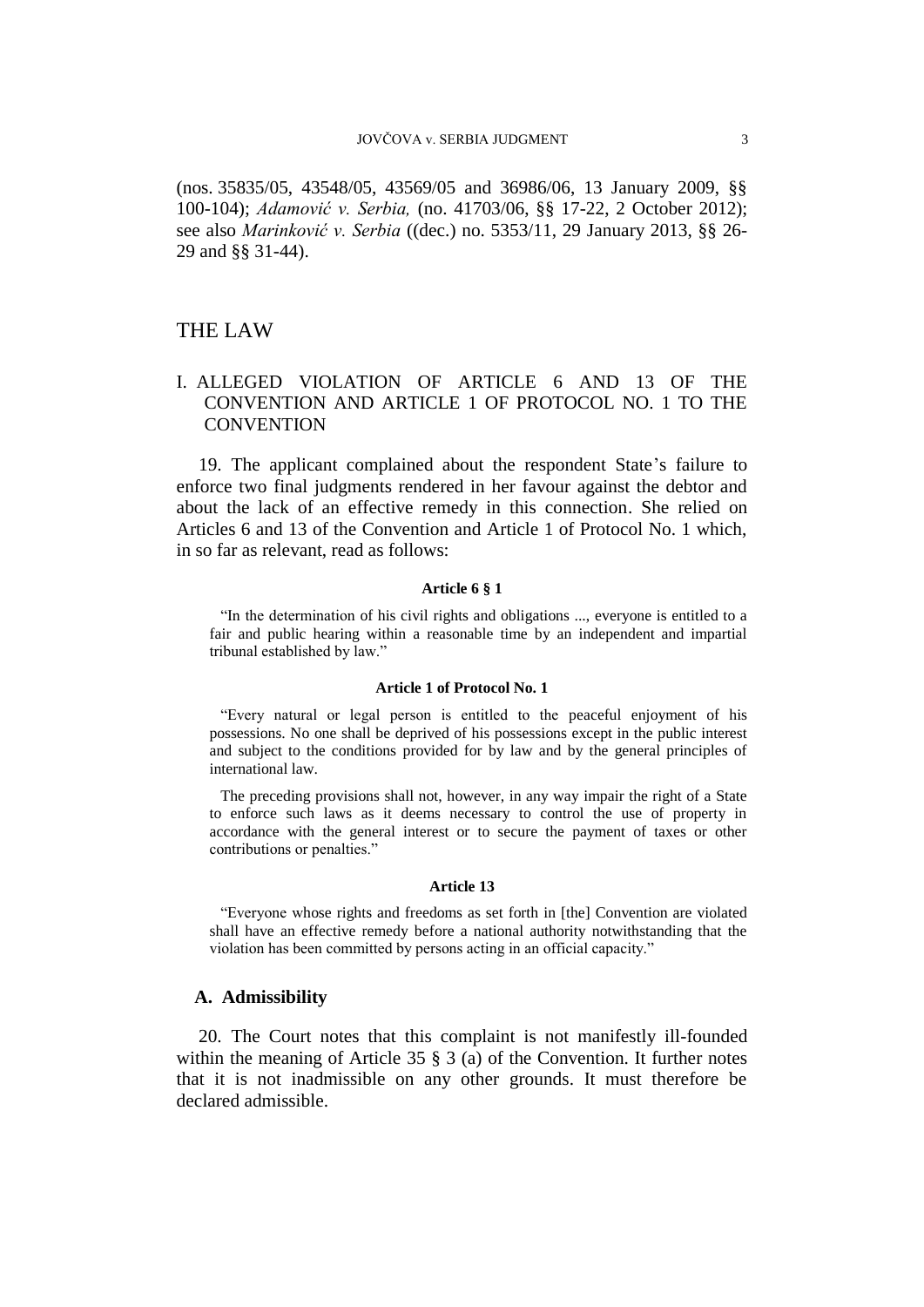#### 4 JOVČOVA v. SERBIA JUDGMENT

# **B. Merits**

21. The Government maintained that the applicant was responsible for the non-enforcement as she had failed to use all available procedural steps at her disposal. In particular, she proposed that the enforcement be carried out by means of a bank transfer only.

22. The applicant disagreed.

23. The Court reiterates that, in principle, when an applicant, such as the present one, obtains a final judgment against a State-controlled entity, he or she is only required to file a request for the enforcement of that judgment to the competent court or, in case of liquidation or insolvency proceedings against the debtor, to report his or her claims to the administration of the debtor (see *R. Kačapor and Others,* cited above, §§ 109-112). It is observed that the present applicant sought enforcement of the final judgments rendered in her favour in February 2008 and that they remained unenforced to the present day.

24. The Court further observes that it has frequently found violations of Article 6 of the Convention and/or Article 1 of Protocol No. 1 to the Convention in cases raising issues similar to those raised in the present case (see *ibidem*, §§ 115-116 and § 120; *Crnišanin and Others v. Serbia*, cited above, §§ 123-124 and §§ 133-134; *Rašković and Milunović v. Serbia*, nos. 1789/07 and 28058/07, §§ 74 and 79, 31 May 2011).

25. Having examined all the material submitted to it, the Court considers that the Government have not put forward any fact or convincing argument capable of persuading it to reach a different conclusion in the present case. There has, accordingly, been a violation of Article 6 § 1 of the Convention and Article 1 of Protocol No. 1.

26. The Court does not find it necessary in the circumstances of this case to examine essentially the same complaint under Article 13 of the Convention (see *mutatis mutandis, Kin-Stib and Majkić v. Serbia*, no. 12312/05, § 90, 20 April 2010).

# II. ALLEGED VIOLATION OF ARTICLE 1 OF PROTOCOL NO. 12 TO THE CONVENTION

27. The applicant also complained about the non-enforcement of final court decisions in her favour under Article 1 of Protocol No. 12 which, in so far as relevant, reads as follows:

#### **Article 1 of Protocol No. 12**

"The enjoyment of any right set forth by law shall be secured without discrimination on any ground such as sex, race, colour, language, religion, political or other opinion, national or social origin, association with a national minority, property, birth or other status.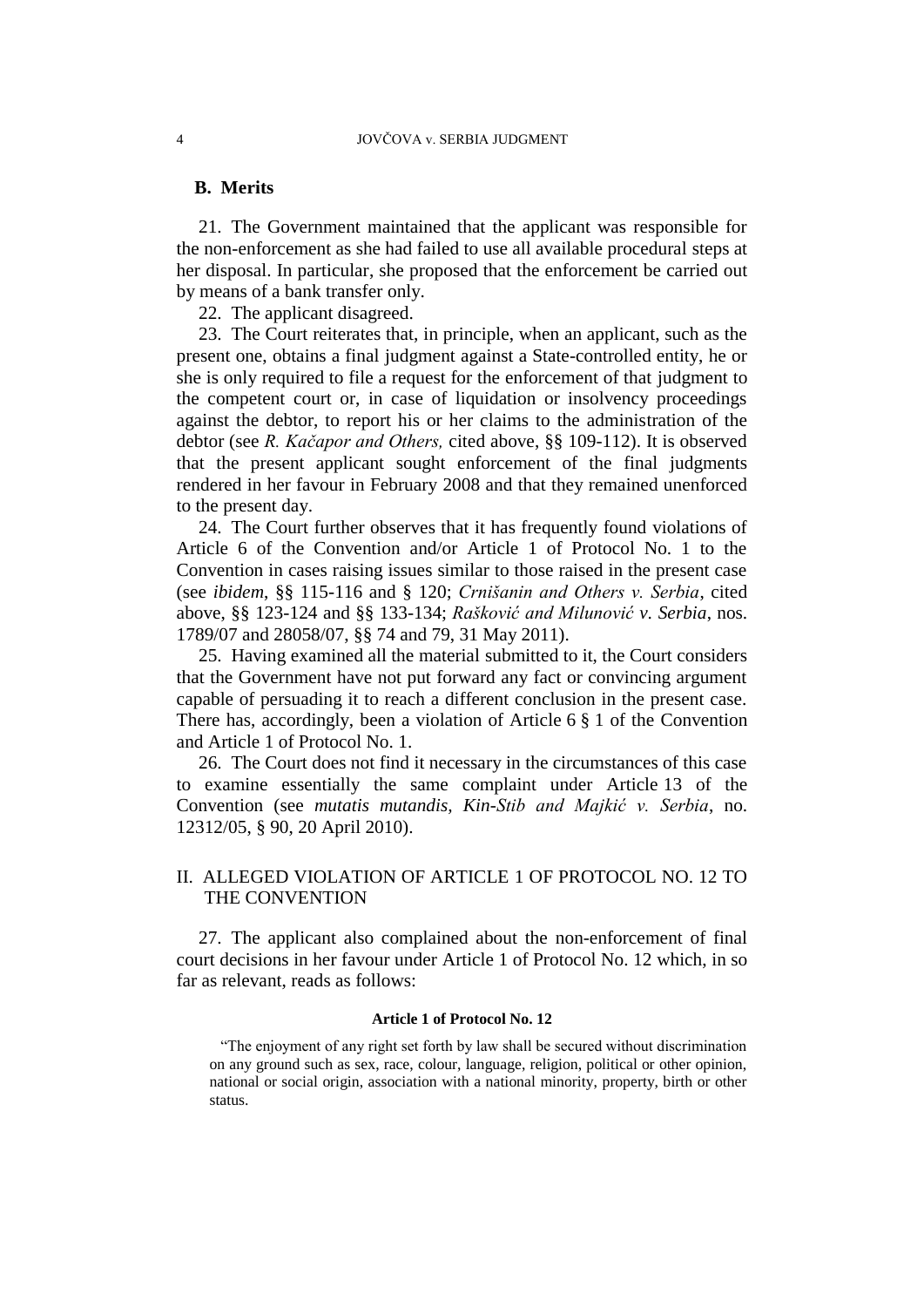No one shall be discriminated against by any public authority on any ground such as those mentioned in paragraph 1."

28. There are no elements in the case file which enable the Court to find that the conduct of the domestic bodies was discriminatory (see, *mutatis mutandis*, *Macready v. the Czech Republic*, nos. 4824/06 and 15512/08, § 70, 22 April 2010).

29. It follows that this complaint is manifestly ill-founded and must be rejected in accordance with Article 35 §§ 3 and 4 of the Convention.

### III. APPLICATION OF ARTICLE 41 OF THE CONVENTION

30. Article 41 of the Convention provides:

"If the Court finds that there has been a violation of the Convention or the Protocols thereto, and if the internal law of the High Contracting Party concerned allows only partial reparation to be made, the Court shall, if necessary, afford just satisfaction to the injured party."

### **A. Damage**

31. The applicant claimed 3,640 euros (EUR) in respect of pecuniary and non-pecuniary damage.

32. The Government maintained that the Court should not order the enforcement of the domestic decisions under consideration in the present case as the applicant had failed to expressly request that.

33. However, the Court disagrees with the Government. A judgment in which the Court finds a violation of the Convention or of its Protocols imposes on the respondent State a legal obligation not just to pay those concerned the sums awarded by way of just satisfaction, but also to choose, subject to supervision by the Committee of Ministers, the general and/or, if appropriate, individual measures to be adopted in its domestic legal order to put an end to the violation found (see *Apostol v. Georgia*, no.40765/02, §§ 71-73, ECHR 2006-XIV, and *Marčić and Others v. Serbia*, cited above, §§ 64-65, and *Pralica v. Bosnia and Herzegovina*, no. 38945/05, § 19, 27 January 2009).

34. Having regard to its finding in the instant case, and without prejudice to any other measures which may be deemed necessary, the Court considers that the respondent State must secure the enforcement of the final domestic judgments under consideration in this case by way of paying the applicant, from their own funds, the sums awarded in the said final judgments, less any amounts which may have already been paid in respect of the said judgments.

35. In addition, the Court considers that the applicant sustained some non-pecuniary loss arising from the breaches of the Convention found in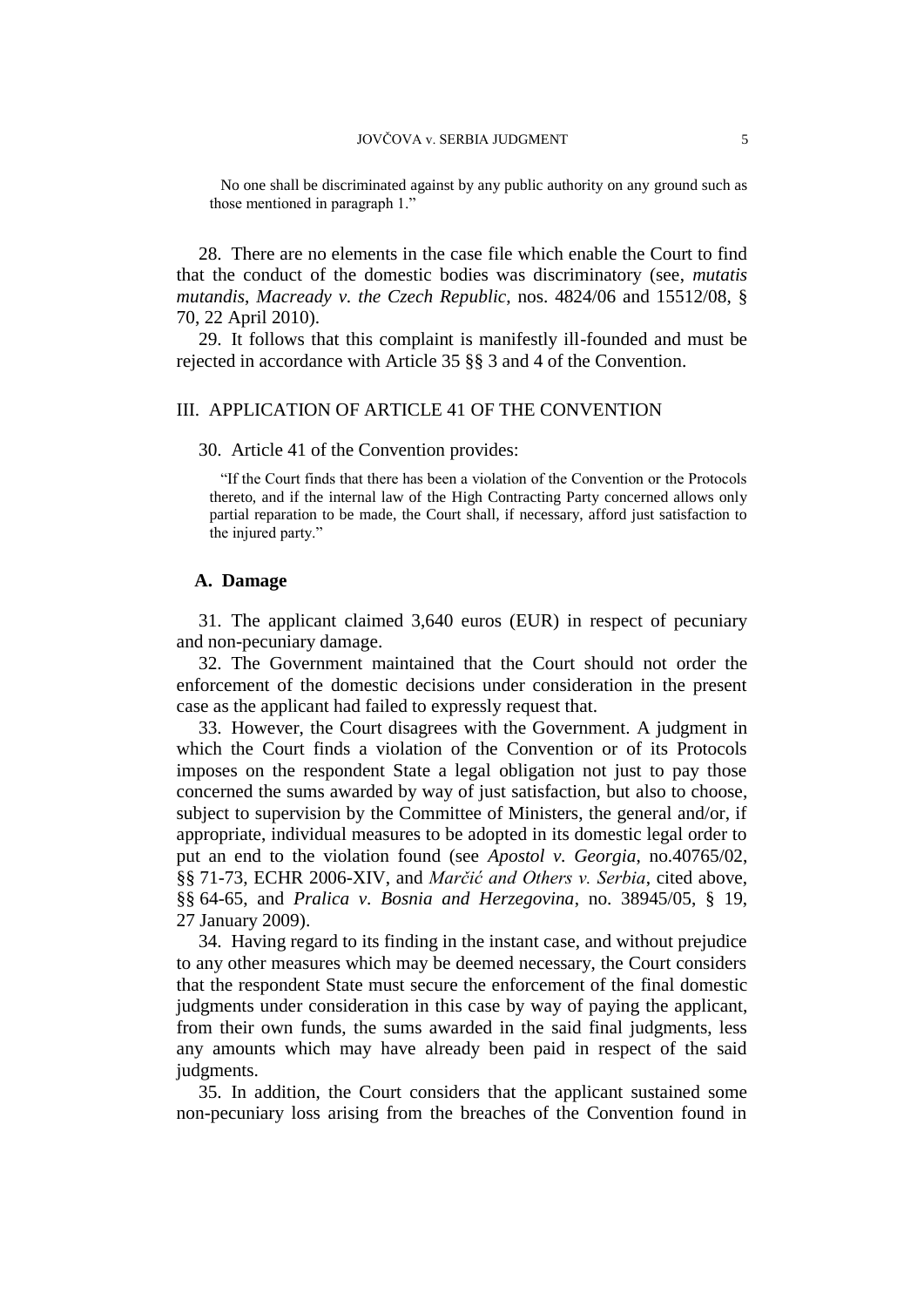this case. Making its assessment on an equitable basis, as required by Article 41 of the Convention, the Court considers it reasonable and equitable to award EUR 2,000 to the applicant.

### **B. Costs and expenses**

36. The applicant did not submit a claim seeking reimbursement of the costs incurred before the domestic courts and the Court. Accordingly, the Court considers that there is no call to award her any sum on that account.

# **C. Default interest**

37. The Court considers it appropriate that the default interest rate should be based on the marginal lending rate of the European Central Bank, to which should be added three percentage points.

# FOR THESE REASONS, THE COURT, UNANIMOUSLY,

- 1. *Declares* the complaint under Articles 6 and 13 of the Convention and Article 1 of Protocol No. 1 to the Convention admissible and the remainder of the application inadmissible;
- 2. *Holds* that there has been a violation of Article 6 of the Convention and Article 1 of Protocol No. 1 to the Convention;
- 3. *Holds* that there is no need to examine the complaint under Article 13 of the Convention;
- 4. *Holds*

(a) that the respondent State shall, from its own funds and within three months, pay the applicant, the sums awarded in the final judgments under consideration in the present case, less any amounts which may have already been paid on the basis of the said judgments;

(b) that the respondent State is to pay the applicant, within the same period, EUR 2,000 (two thousand euros) in respect of non-pecuniary damage, plus any tax that may be chargeable on this amount which is to be converted into the currency of the respondent State at the rate applicable at the date of settlement;

(c) that from the expiry of the above-mentioned three months until settlement simple interest shall be payable on the above amount at a rate equal to the marginal lending rate of the European Central Bank during the default period plus three percentage points;